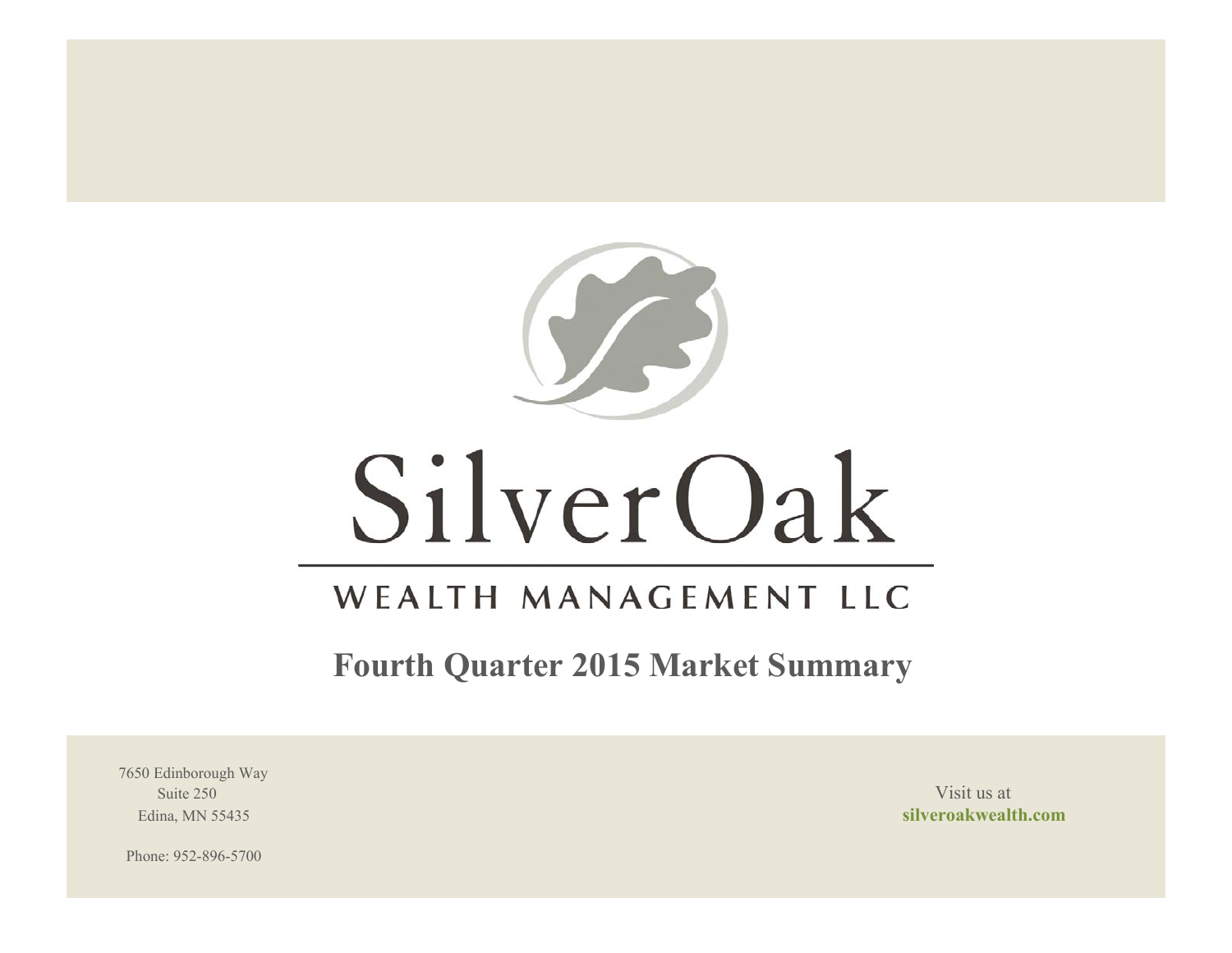# **Fourth Quarter 2015 Market Summary**

Although equity returns during the fourth quarter of 2015 were strong, the year finished relatively flat to negative. U.S. large caps, represented by the S&P 500, ended up just over 1% on the year while most other U.S. equity and global equity markets were down anywhere from 2% to 15%. Overall, equities posted their worst return since 2011, a similar period with global growth concerns and macroeconomic risks.

Equity market leadership during 2015 was narrow as only a few sectors and more specifically, a few stocks, were responsible for the 1% return in the S&P 500. Nine of the top ten contributors to the S&P 500's performance were growth oriented companies, which helped the S&P 500 Growth Index strongly outperform the S&P 500 Value Index by 8%. Additionally, larger company stocks strongly outperformed smaller company stocks during the year.

International equities were some of the worst performing stocks during the year as the markets digested weak economic data in Europe, China's slowing economy, lower commodity prices and weak currencies. Emerging market equities were hit especially hard due to the appreciation of the U.S. dollar and the negative impact on commodity prices as a result of oversupply and weaker global growth.

For the first time since 2006, the Federal Reserve increased the fed funds rate in December by 25bps. The rate hike did not have a large impact on the fixed income market in the fourth quarter. Short to intermediate term Treasury rates increased marginally. However, longer term interest rates remained unchanged due to economic concerns around the world. Credit spreads widened in the second half of the year leading to negative returns in investment grade corporates and high yield bonds.

While long-term equity returns have averaged  $9 - 10\%$ , as measured by the S&P 500 from 1965 – 2015, it is unrealistic for investors to anchor their annual expectations on this average. Equity markets are volatile and unavoidably go through periods of higher and lower returns. For instance, from 2000 – 2009 the S&P 500 returned on average negative 0.95%. On the other hand, from 2009 – 2014, the S&P 500 returned on average 17.2%. Since we know equity markets can experience very wide deviations in annual returns, most investors are not willing to accept the level of risk associated with an all equity portfolio. Therefore, an allocation between equities and fixed income instruments is typically utilized to assist in the management of risk. However, even fixed income instrument returns in 2015 were well below their longer-term average.

A diversified portfolio of approximately 40% fixed income instruments and 60% stocks has historically averaged an  $8 - 9%$  annual return with almost 40% less volatility than an all-equity portfolio. However, with both the equity and fixed income market returns for 2015 being so far below their historical average, diversified portfolios inevitably fell below their historical average. Outside of recessions, diversified portfolios have historically had few years with returns as low as in 2015.

Over the next year, portfolio returns will be highly influenced by which direction the global economy goes in 2016. Fixed income markets are already pricing in a large slowdown in economic growth as credit spreads, a measure of perceived credit risk, are at prior recession levels. This volatility, largely triggered by deflationary commodity prices and concerns in China, has moved into the equity markets as we have started the year. Actually, the S&P 500 just finished the worst first trading week of a new year in history. While last Friday, the U.S. payroll report showed 292,000 jobs were created in December, well ahead of expectations. We believe these types of mixed signals will continue into the year without any clear direction one way or the other, resulting in likely increased market volatility

# **Broad Market Index Returns Fourth Quarter 2015**

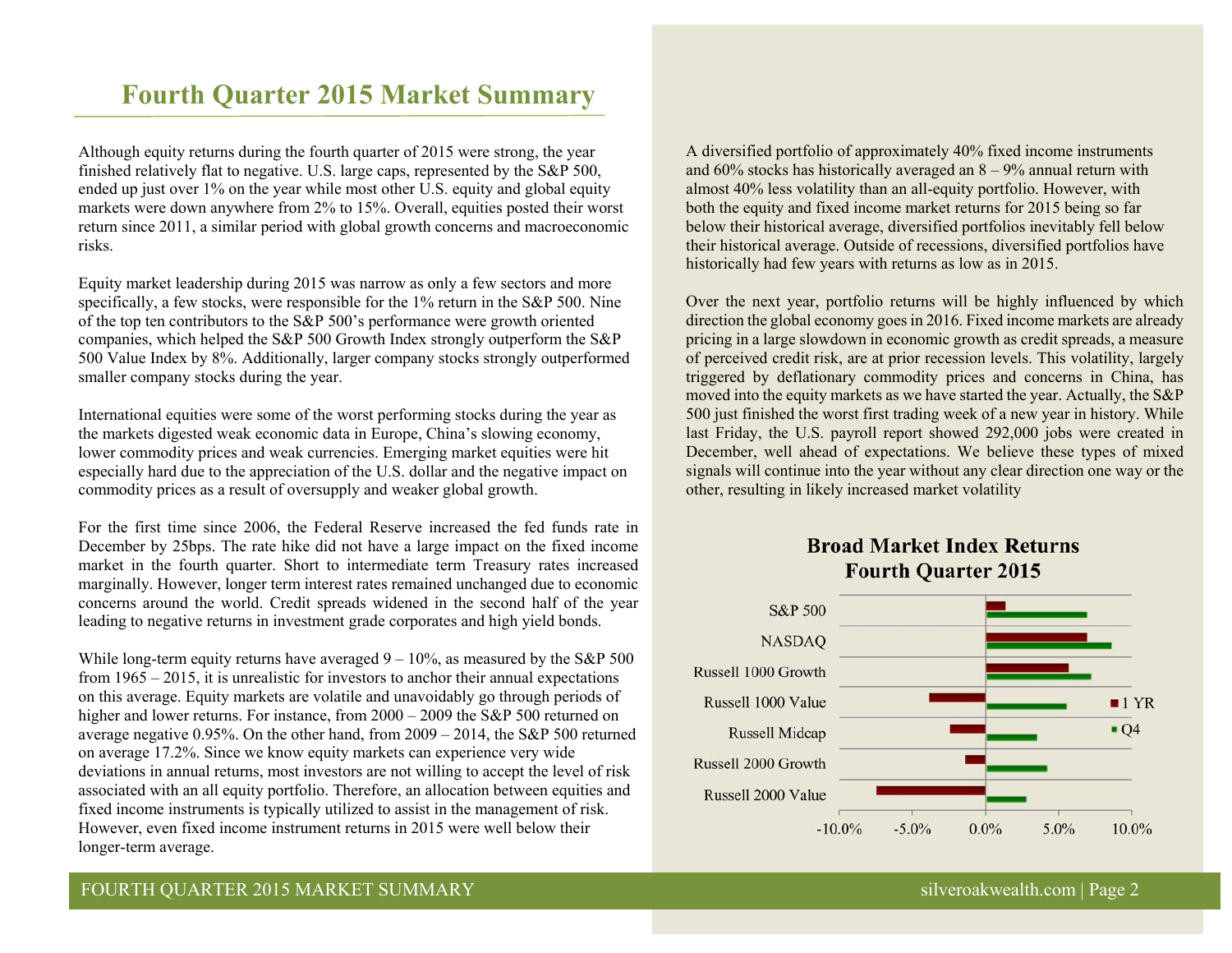# **HIGHLIGHTS**

#### **MACROECONOMICS**

- The Bureau of Economic Analysis released the third estimate of third quarter 2015 real GDP, an annual rate increase of 2.0% from the preceding quarter. While unimpressive, GDP continues to show slow growth in the economy.
- The University of Michigan Consumer Sentiment Index final reading for December was 92.6, which was an increase from November and the previous quarter. Consumer sentiment remains high despite flattening out during 2015.
- The ISM Manufacturing Index decreased during the quarter from 50.2 in September to 48.2 in December. The ISM Index has trended down since the end of 2014 as manufacturing has struggled. Typically, when the ISM Index is above 55 it is bullish and when it is below 45 it is bearish.
- In December, the Conference Board Leading Economic Index decreased 0.2% month-over-month to 123.7. The Index has been increasing gradually over the past year showing steady slow growth in the economy.
- The price of WTI Crude Oil was \$37.13 at the end of December, which is 17.6% lower than \$45.06 at the end of September. The price of Brent Crude Oil decreased 22.6% in the quarter to \$36.61. The price of oil has been volatile as the supply and demand dynamics are being affected by a weaker than expected global economy and a market share battle among U.S. shale companies and OPEC members.
- In December, headline CPI increased 0.7% year-over-year, up from an increase of 0.2% in September. Core CPI, which does not include food and energy, had a 2.1% increase. Inflation levels have remained low over the past year and have been less than historical averages and the Fed's 2% inflation target.

#### **HOUSING**

- Preliminary existing home sales decreased in December with an annualized rate of 5.46 million units from 5.55 million units in September. However, the December annualized rate is 7.7% higher than the 5.07 million units in December 2014. Home sales have been strong throughout 2015.
- Median existing home sale prices decrease during the quarter. However, the preliminary prices for December were 7.6% higher than the levels of one year ago and have been trending up since the beginning of 2012.
- New home sales decreased during the quarter with a seasonally adjusted annual rate of 490k homes sold in November versus 507k in August. Home sales have rebounded from the lows of May 2010, when 280k new homes were sold. The past few months' new home sales growth have accelerated on a year-over-year basis.
- S&P Case-Shiller 20-City Home Price Index (seasonally adjusted) showed home prices rose 5.6% year-over-year in October.

#### **EMPLOYMENT**

- The labor market improved during December as nonfarm payrolls added 292,000 jobs in the month which was much higher than expectations. Nonfarm payrolls rebounded strongly in the fourth quarter, averaging 284,000 jobs added per month versus an average of 174,000 jobs per month in the third quarter.
- The unemployment rate fell to 5.0% from 5.1% during the quarter.
- Initial Jobless Claims have been decreasing since 2009 and dipped to lows last seen in 1999.

#### **DOMESTIC CORPORATIONS**

- Corporate operating earnings rebounded in the fourth quarter as the energy sector posted positive earnings following three negative quarters. Lower oil prices and weaker foreign currencies will continue to affect earnings over the coming year. Operating margins have retreated from highs but remain well above historical averages.
- Forward and trailing P/E multiples are near or above historical averages.
- The U.S. dollar reaccelerated its appreciation vs. major currencies after remaining flat for much of the year. Multinationals have seen their earnings pressured due to their international exposures.
- The price of oil has continued to decline over the past year as a new supply/demand equilibrium is trying to be established. The price decline has significantly hurt energy companies as many companies have seen their market capitalization reduced by over 75%. Lower prices should help other sectors that use oil as an input; however, we have not seen large benefits flow through yet.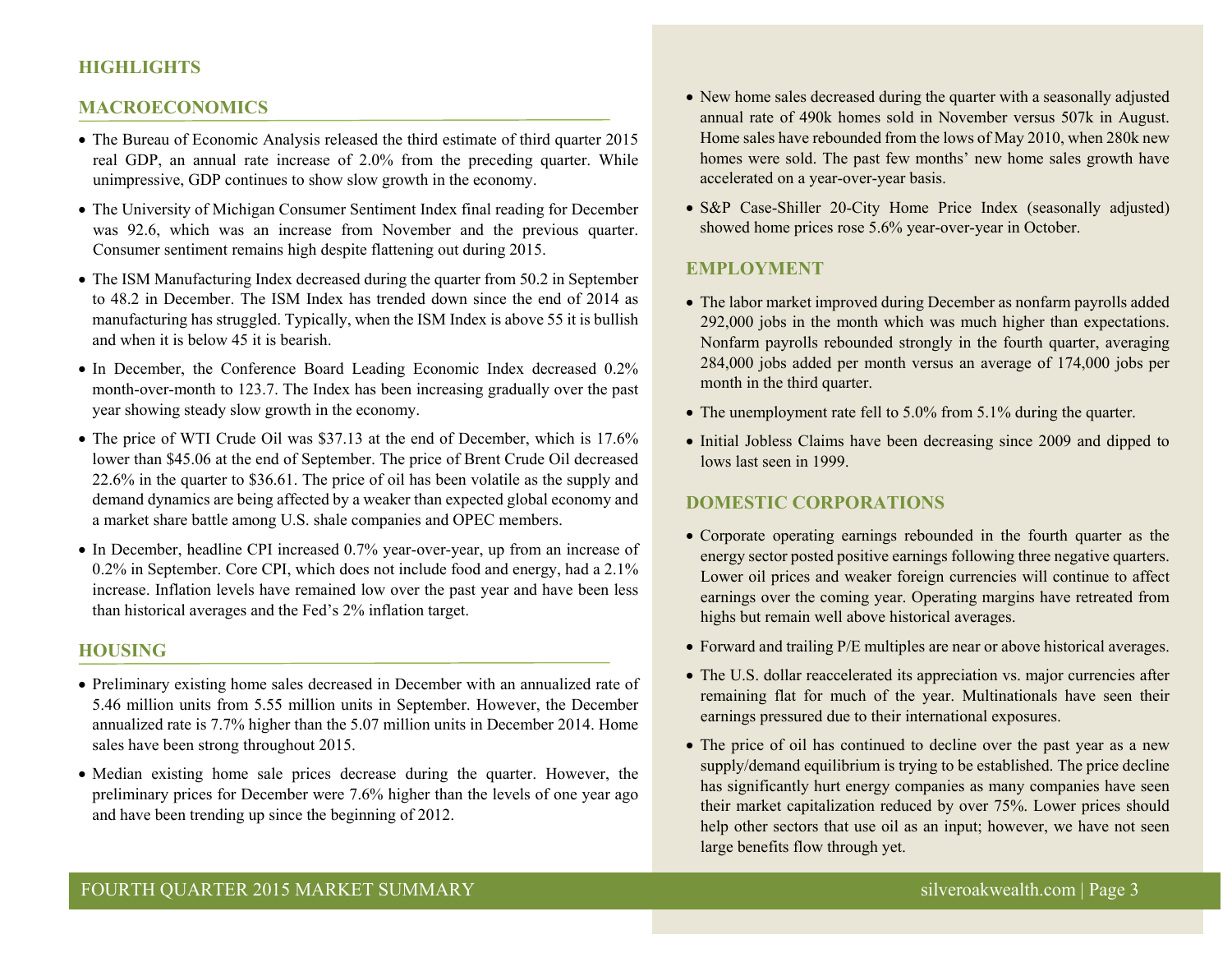### **FED POLICY**

- In December, the Federal Open Market Committee (FOMC) announced they would raise the federal funds rate by 25bps to 0.25% - 0.50%. This was the first increase in the fed funds rate since 2006. In their statement, the Fed noted the economy is expanding moderately and they expect to gradually increase the federal funds rate.
- The Fed is forecasting they expect to raise rates four times during 2016. However, many investors feel the economic data currently only justifies one or two rate hikes during the year. Investors will be looking for a pick up in the manufacturing sector while maintaining relatively good consumer spending.

### **FIXED INCOME**

- The yields on longer-term Treasury securities increased quarter-over-quarter; however, yields on shorter-term Treasury securities increased even more causing the yield curve to flatten.
- On a historical basis, the yield curve is relatively steep due to the Fed holding down short term rates. A steep curve indicates market participants are not concerned about a recession over the next year. However, with the Fed beginning to raise the fed funds rate, the short end of the yield curve will likely increase more than the long end of the curve, causing further flattening. Short term interest rates are controlled or heavily influenced by central banks where as long term interest rates are controlled by market forces and economic growth.

# **Treasury Yields & Returns Fourth Ouarter 2015**



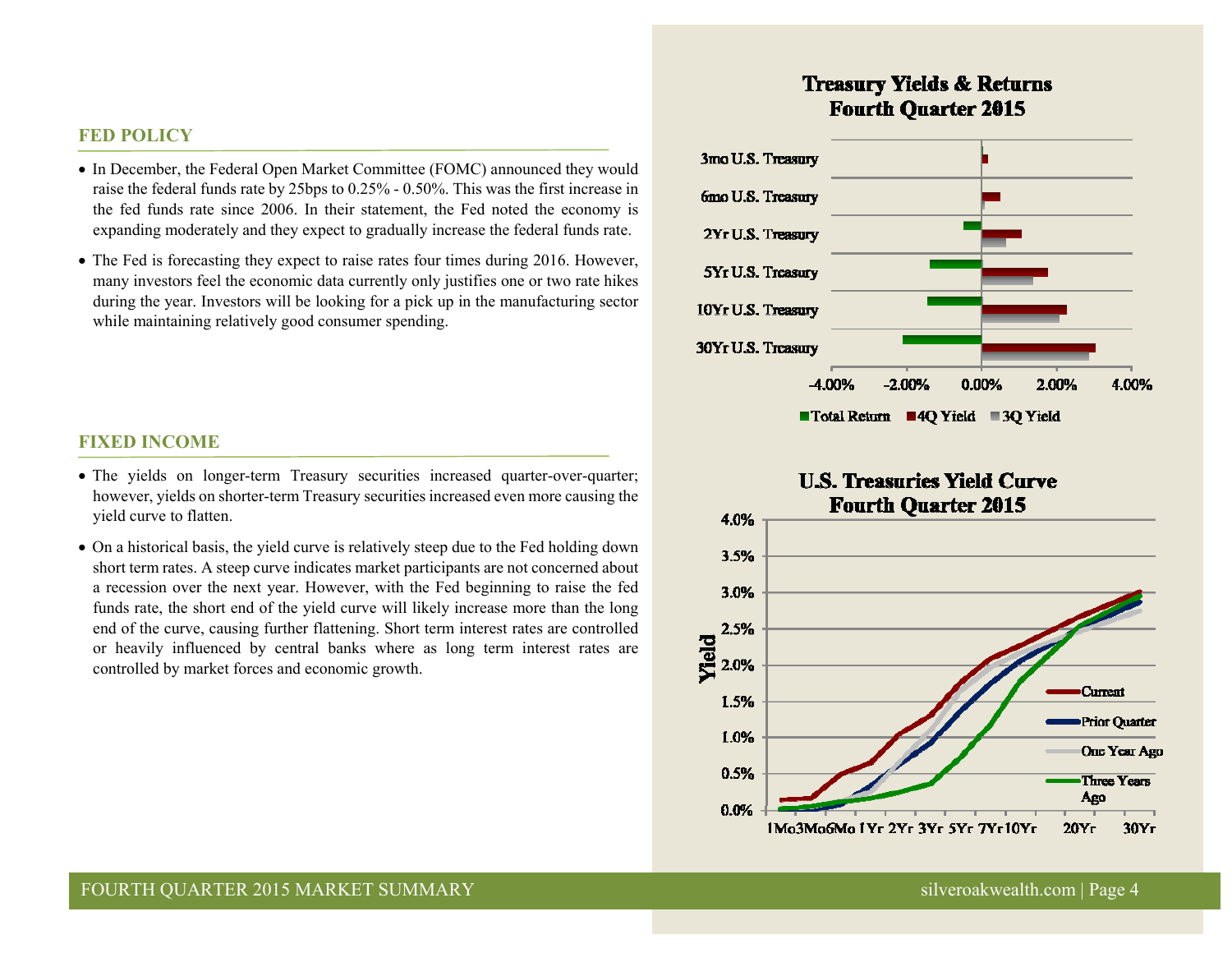# **FIXED INCOME (continued)**

- Yields in more credit sensitive fixed income sectors increased during the quarter as spreads widened. Returns were mixed across sectors with high yield continuing to post negative returns while municipals was the best performing sector. The Barclays U.S. Aggregate was down half a percent as interest rates increased and credit spreads widened. For the year, fixed income performed well compared to equities.
- High yield spreads have widened out to levels last seen in 2011, which was a period where economic growth slowed and there were concerns over a double dip recession.
- Fixed income returns, going forward, are expected to be lower than historical averages as interest rates are starting at a very low level. Historically, future ten year fixed income annualized returns have been about equal to the 10 year Treasury yield at the start of the period.

#### **EQUITIES**

- Volatility in the equity markets increased during 2015 after being subdued over the past couple years. There was narrow market leadership in U.S. equities with only large cap growth companies posting positive returns. These positive returns were also concentrated in a few sectors, specifically health care and technology.
- Global growth is being questioned which is fueling the volatility. Europe is continuing quantitative easing to support their economy while China's government is intervening in their markets to combat slowing growth. However, one of the largest impacts on international and emerging market equity returns has been the strength of the U.S. dollar.
- After multiple very strong years for the equity markets, returns are expected to be lower as earnings growth remains sluggish and valuations are slightly higher than average. Volatility should continue as 2016 unfolds.

# **Fixed Income Yields & Returns Fourth Ouarter 2015**



# **Equity & Fixed Income Market Annual Returns**



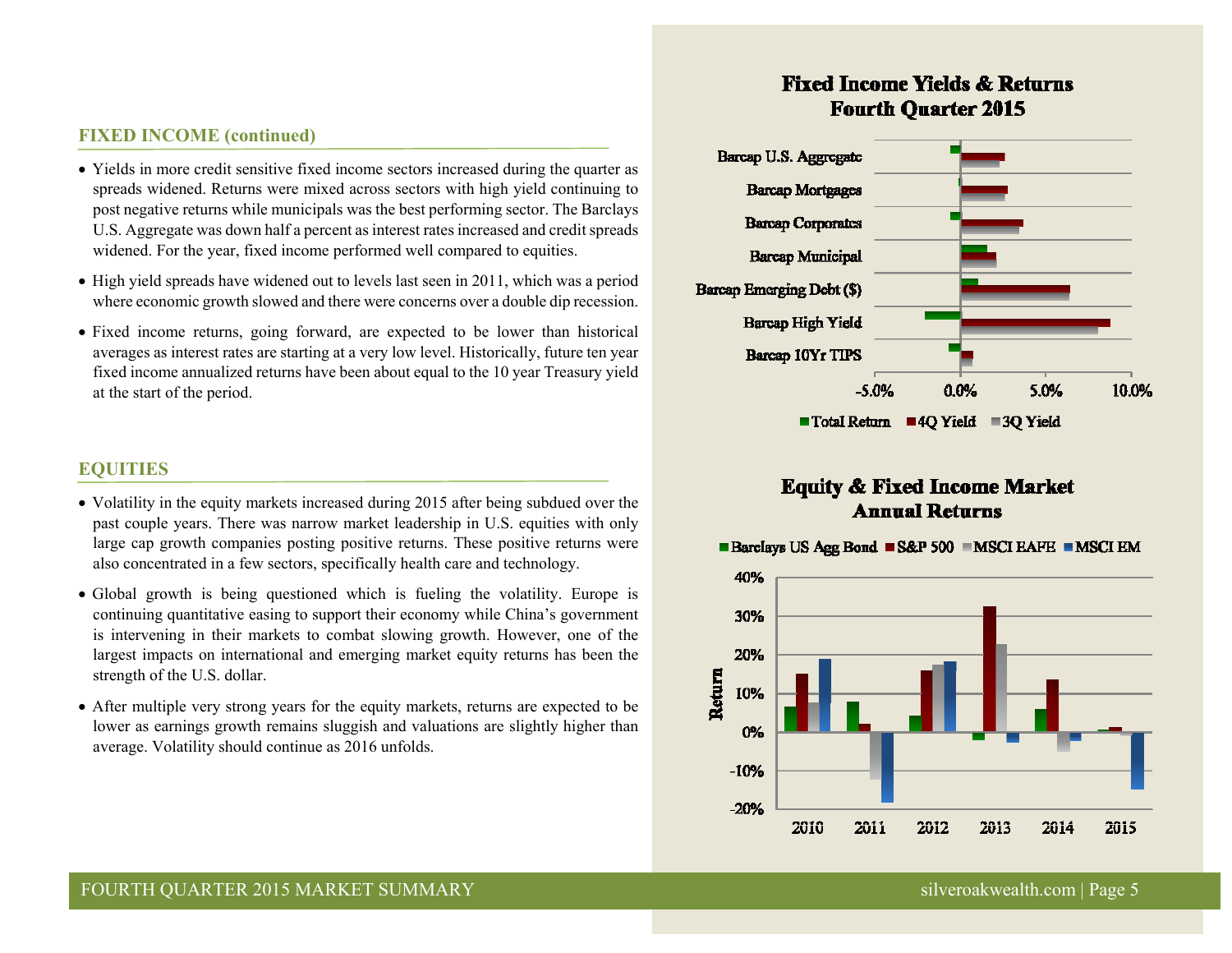# **INTERNATIONAL EQUITIES (continued)**

- Developed international stocks performed slightly worse than U.S. domestic equities. The MSCI EAFE index of international markets stocks increased 4.7% during the quarter. On a year-over-year basis, the EAFE is down 0.8%.
- During the quarter, emerging market stocks performed worse than developed markets and are down significantly on a one year basis. The MSCI Emerging Markets Index increased only 0.7% in the quarter and has a negative 14.9% return over the past year. Returns were greatly impacted by emerging market currency devaluations.
- Valuations are lower in developed international and emerging market equities than in the U.S.; however, many regions are trying to recover from economic slowdowns or are going through structural changes. Additionally, currencies, specifically the Euro and Yen, have depreciated considerably versus the U.S. dollar which has led to lower returns for U.S. investors in international equities.

# **DOMESTIC EQUITIES (continued)**

- Domestic equities rebounded after a negative third quarter.
- The Russell 1000 Index of large capitalization stocks posted a total return of 6.5% during the quarter. On a year-over-year basis, the Russell 1000 Index has increased 0.9%.
- Small capitalization stocks, as represented by the Russell 2000 Index, posted a total return of 3.6% during the quarter. On a year-over-year basis, the index has declined 4.4%.
- Trends over the past year continued through the fourth quarter, energy continues to lag while technology and health care performed well. Sectors that are tied to global growth and manufacturing struggled during the year. Energy, materials, and industrials had negative returns. Despite struggles in the manufacturing segment of the economy, the consumer segment has held up relatively well.

# **Non-U.S. Equity Market Returns Fourth Quarter 2015**



# **U.S. Equity Market Returns by Major Sector** (Securities in S&P 500, Fourth Quarter 2015)